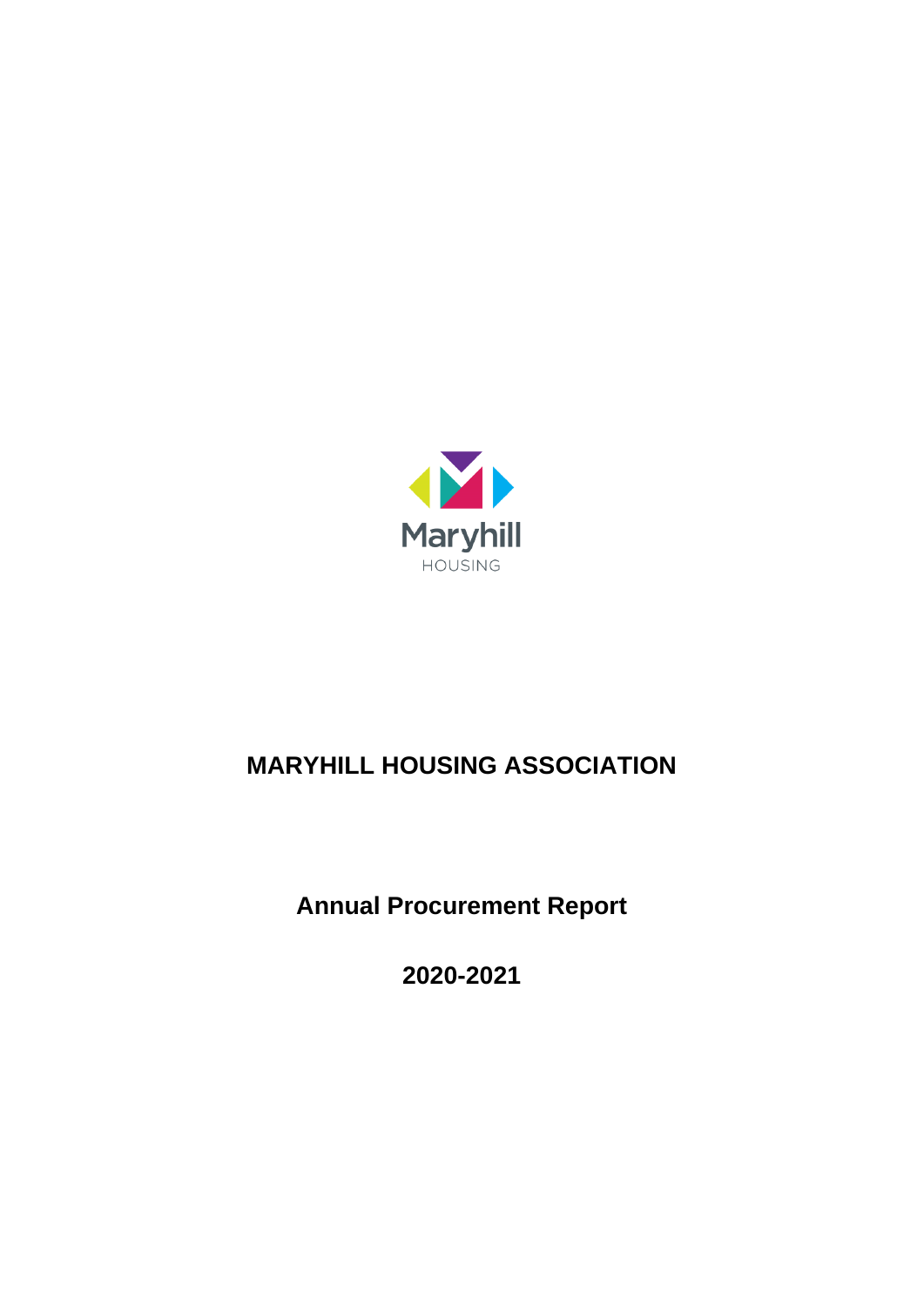# **Contents**

|                                                                   | Page |
|-------------------------------------------------------------------|------|
| Section 1 – Introduction & Purpose                                | 3    |
| Section 2 – Summary of Regulated Procurement Completed 2020/21    | 4    |
| Section 3 – Review of Regulated Procurement Compliance            | 5    |
| <b>Section 4 - Community Benefit Summary</b>                      | 8    |
| <b>Section 5 – Supported Business Summary</b>                     | 8    |
| Section 6 – Future Regulated Procurement Summary                  | 9    |
| Section 7 – Annual Procurement Report Ownership & Contact Details | 9    |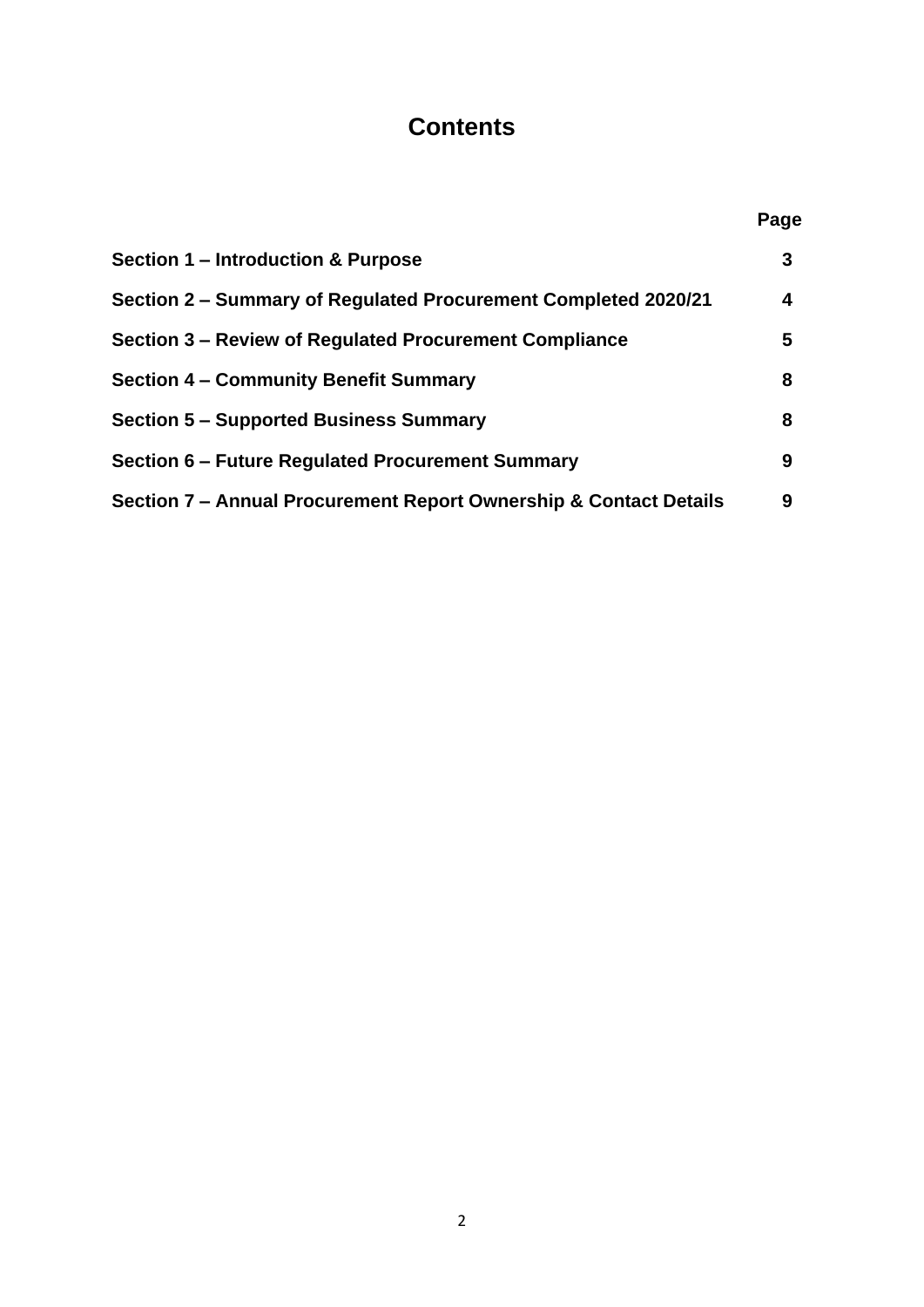# **Section 1 – Introduction & Purpose**

### **1.1 Introduction**

This report summarises Maryhill Housing Association's (Maryhill Housing's) regulated procurement activity completed between 1 April 2020 and 31 March 2021. A regulated procurement is any procurement for public goods/supplies or services with a value of over £50,000 or any procurement for public works with a value of over £2 million.

### **1.2 Procurement Strategy**

Maryhill Housing published its first Annual Procurement Strategy in May 2016, and has published annual strategies each year thereafter.

### **1.3 Procurement Vision**

Maryhill Housing's *vision* for procurement is that our procurement activity will support delivery of our strategic vision and aims and will:

- Follow best practice
- Be Open & Transparent
- Be Non-Discriminatory
- Be Proportionate
- Be fit for purpose
- Achieve Value for Money

#### **1.4 Executive Summary**

Between 1 April 2020 and 31 March 2021, Maryhill Housing completed £28.9m of procurement activity summarised below, of which £27.6m was regulated procurement:

|               | Regulated<br><b>Works</b><br>Contracts | Regulated<br>Goods/ services<br>Contracts | Non-regulated<br><b>Works</b><br>Contracts | Non-regulated<br>Goods/ services<br>Contracts | Total       |
|---------------|----------------------------------------|-------------------------------------------|--------------------------------------------|-----------------------------------------------|-------------|
| <b>Number</b> |                                        | 4                                         | 4                                          | 15                                            | 26          |
| Value         | £19,947,081                            | £7,607,758                                | £1,149,189                                 | £207,844                                      | £28,911,873 |

Community benefits clauses were included within 7 of the above contracts, securing benefits to the value of £283,901.

Maryhill Housing expects to undertake £5.52m of procurement during 2021/22, however this is subject to change.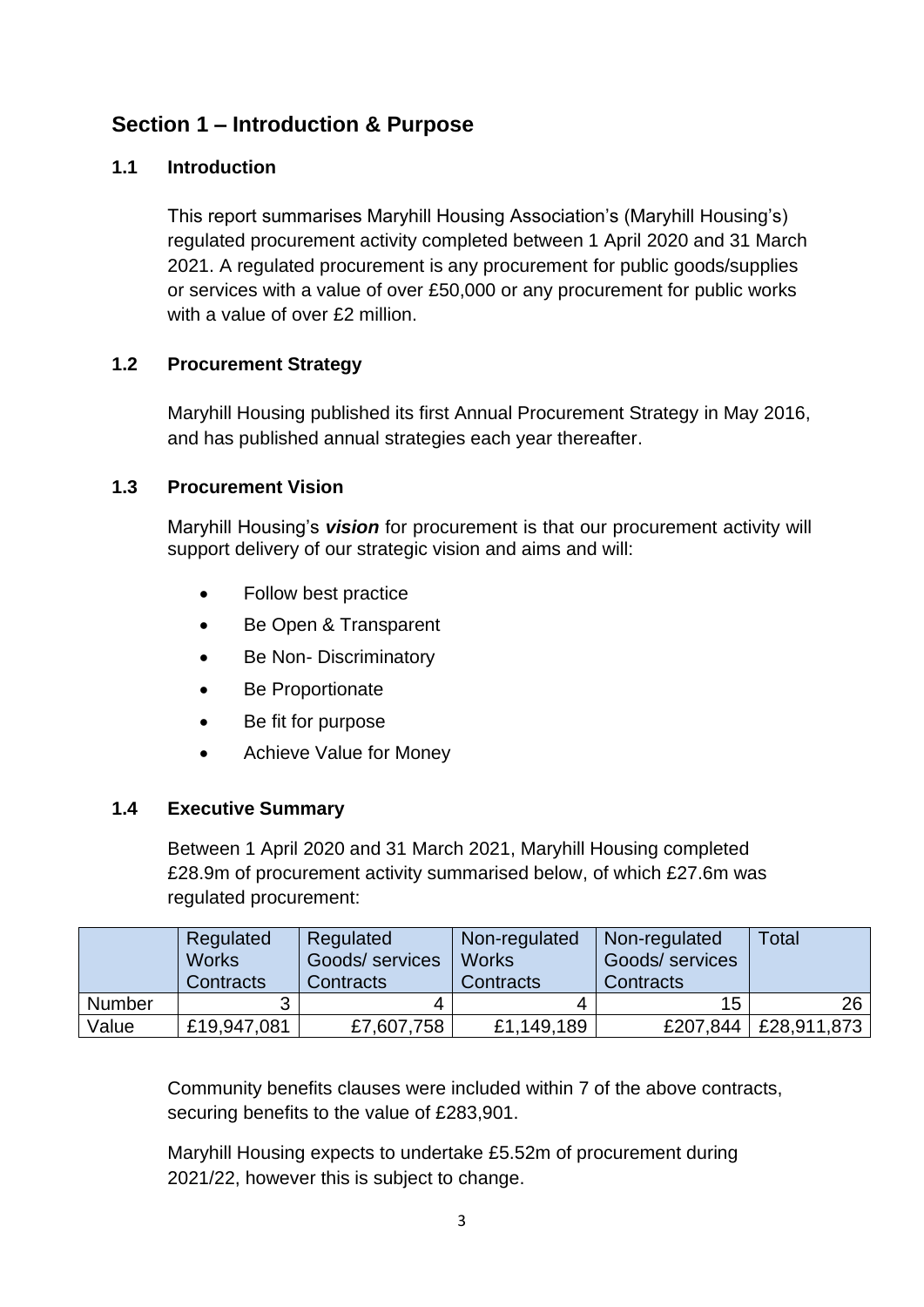# **Section 2 – Summary of Regulated Procurement Completed 2020/21**

### **2.1 Regulated Procurement**

A regulated procurement is any procurement for public goods/supplies or services with a value of over £50,000 or any procurement for public works with a value of over £2 million. The value the procurement is measured over the total contract period. For the purposes of this section a regulated procurement is completed when the award notice is published or when the procurement process otherwise comes to an end. This includes contracts and framework agreements.

### **2.2 Summary**

The number of each type of regulated procurement and the process followed for those completed 1 April 2020 to 31 March 2021 were:

|              | <b>Direct</b><br>Award | Quick   Open<br>Quote | Tender | Restricted<br><b>Tender</b> | Framework<br>Call-Off | <sup>-</sup> otal |
|--------------|------------------------|-----------------------|--------|-----------------------------|-----------------------|-------------------|
| Goods        |                        |                       |        |                             |                       |                   |
| Services     |                        |                       |        |                             |                       |                   |
| <b>Works</b> |                        |                       |        |                             |                       |                   |

The detail of these regulated procurement are provide below:

| Date of                                        | <b>Successful Suppliers</b>   | <b>Contract Title</b> | <b>Estimated</b> | Contract    |
|------------------------------------------------|-------------------------------|-----------------------|------------------|-------------|
| Award                                          |                               |                       | Contract         | Duration    |
|                                                |                               |                       | Value            |             |
|                                                | Cruden Buildings &            |                       |                  |             |
| 16/09/20                                       | <b>Renewals</b>               | Newbuild housing      | £11.8m           | 24 months   |
|                                                |                               | Air Source Heat       |                  |             |
|                                                | <b>Turners Property</b>       | Pump                  |                  | 18 months   |
| 14/12/20                                       | <b>Services</b>               | Installations         | £3.9m            |             |
|                                                | Robertsons                    |                       |                  |             |
| 28/01/21                                       | <b>Construction Ltd</b>       | Newbuild housing      | £4.3m            | 12 months   |
|                                                |                               | Interim reactive      |                  |             |
| 01/06/20                                       | <b>Turners Property Group</b> | repairs contract      | £1m              | 9 months    |
|                                                | <b>Turners Property</b>       |                       |                  | $3 + 1 + 1$ |
| 09/12/20                                       | <b>Services</b>               | Reactive repairs      | £5.6m            | years       |
|                                                |                               | Common area           |                  |             |
|                                                | Caledonian                    | cleaning              |                  | $3+1$ years |
| 11/09/20                                       | <b>Maintenance Services</b>   |                       | £1m              |             |
|                                                | Integrated Water              | Water tank            |                  |             |
| 27/11/20                                       | <b>Systems Ltd</b>            | servicing             | £74k             | 12 months   |
|                                                |                               |                       |                  |             |
| £27.6m<br>Total value of regulated procurement |                               |                       |                  |             |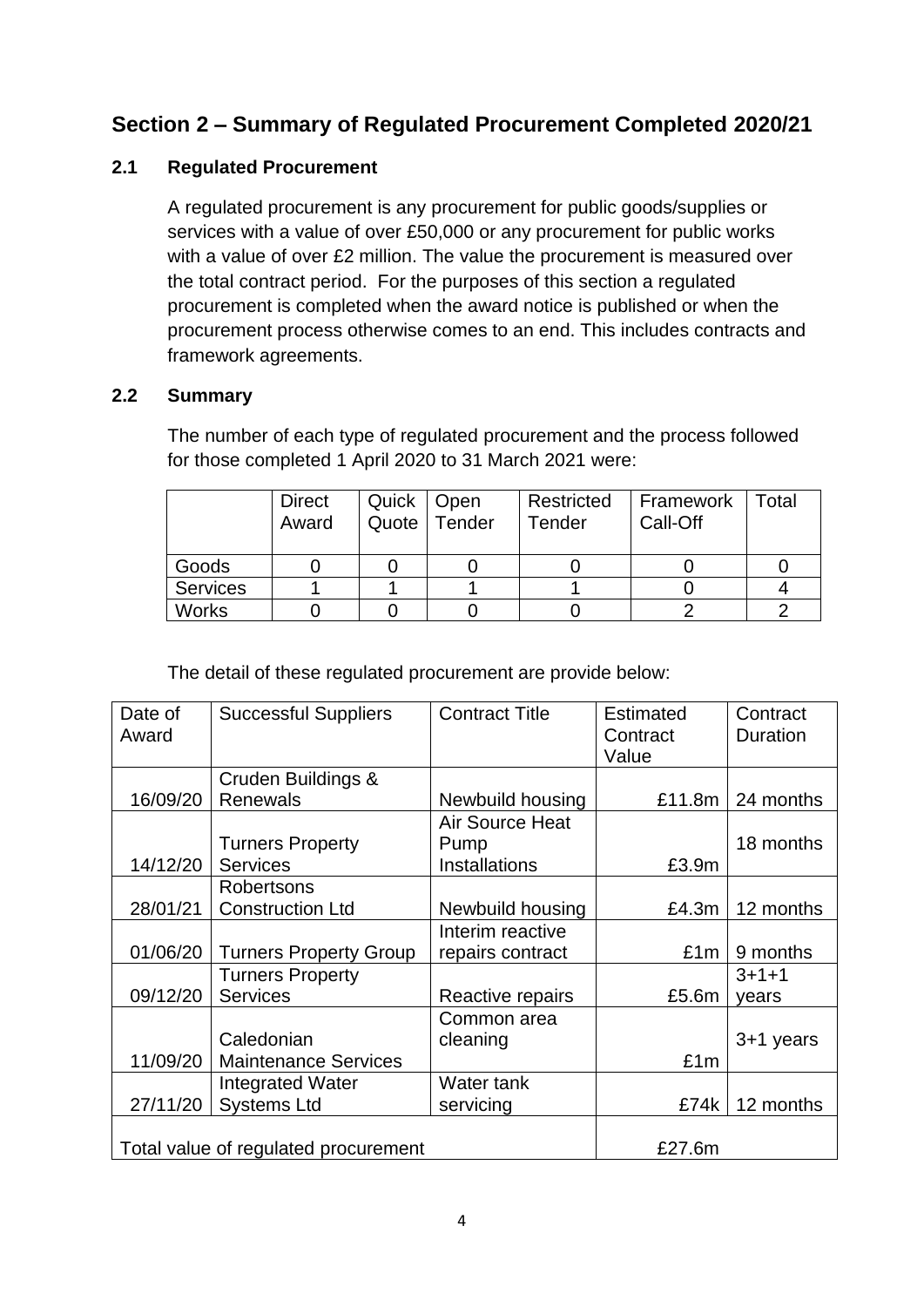# **Section 3 – Review of Regulated Procurement Compliance**

### **3.1 Review of Compliance with Annual Procurement Strategy**

The overall objective for Maryhill Housing's procurement strategy is to support the Association's Corporate Plan by delivering effective, consistent, best practice procurement across the whole organisation.

The following summarises the key commitments set out in the 2020/21 Annual Procurement Strategy document, how we intended to achieve these and then measures compliance for the regulated procurement undertaken in 2019/20.

| <b>Procurement duty per</b><br><b>2014 Act requirements</b>            | <b>Compliance</b>                                                                                                                                                                                                                                                                                                                                                                                                                                                                                                                                                                                                                                                                                                 |
|------------------------------------------------------------------------|-------------------------------------------------------------------------------------------------------------------------------------------------------------------------------------------------------------------------------------------------------------------------------------------------------------------------------------------------------------------------------------------------------------------------------------------------------------------------------------------------------------------------------------------------------------------------------------------------------------------------------------------------------------------------------------------------------------------|
| Procurement is fair and<br>complies with legal<br>requirements         | All procurement activity across the organisation,<br>$\bullet$<br>complied with statutory and regulatory requirements,<br>and was carried out in accordance with<br>our<br>Procurement & Community Benefits Policy<br>and<br><b>Procurement Toolkit;</b><br>Training was provided to all relevant staff on the<br>$\bullet$<br>Policy and Toolkit;<br>contracts were structured in such a way as to assist,<br>$\bullet$<br>wherever practical, local suppliers, small and medium<br>enterprises and the third sector to tender for<br>appropriate contracts;<br>relevant contracts included a Community Benefits<br>$\bullet$<br>clause;<br>relevant contracts included sustainable procurement<br>requirements. |
| Economically,<br>environmentally and<br>socially responsible<br>manner | For every appropriate regulated procurement, consideration<br>was given, in conducting the procurement, to how we could:<br>improve the economic, social, and environmental<br>$\bullet$<br>wellbeing of our area of operation;<br>facilitate the involvement of small and medium<br>$\bullet$<br>enterprises, third sector bodies and supported<br>businesses in the process, and<br>promote innovation.<br>We sought benefits in economic, environmental, social, and<br>health within the communities in which we operate, with a<br>particular focus on reducing inequality.                                                                                                                                  |
| Value for Money in a<br>sustainable manner                             | Where no appropriate frameworks were in place and where<br>the estimated value of the contract was equal to or greater<br>than £50,000 for goods and services and £100,000 for<br>works, we awarded contracts on the basis of the most<br>economically advantageous tender (MEAT) which balanced<br>value for money and the required quality of the service,                                                                                                                                                                                                                                                                                                                                                      |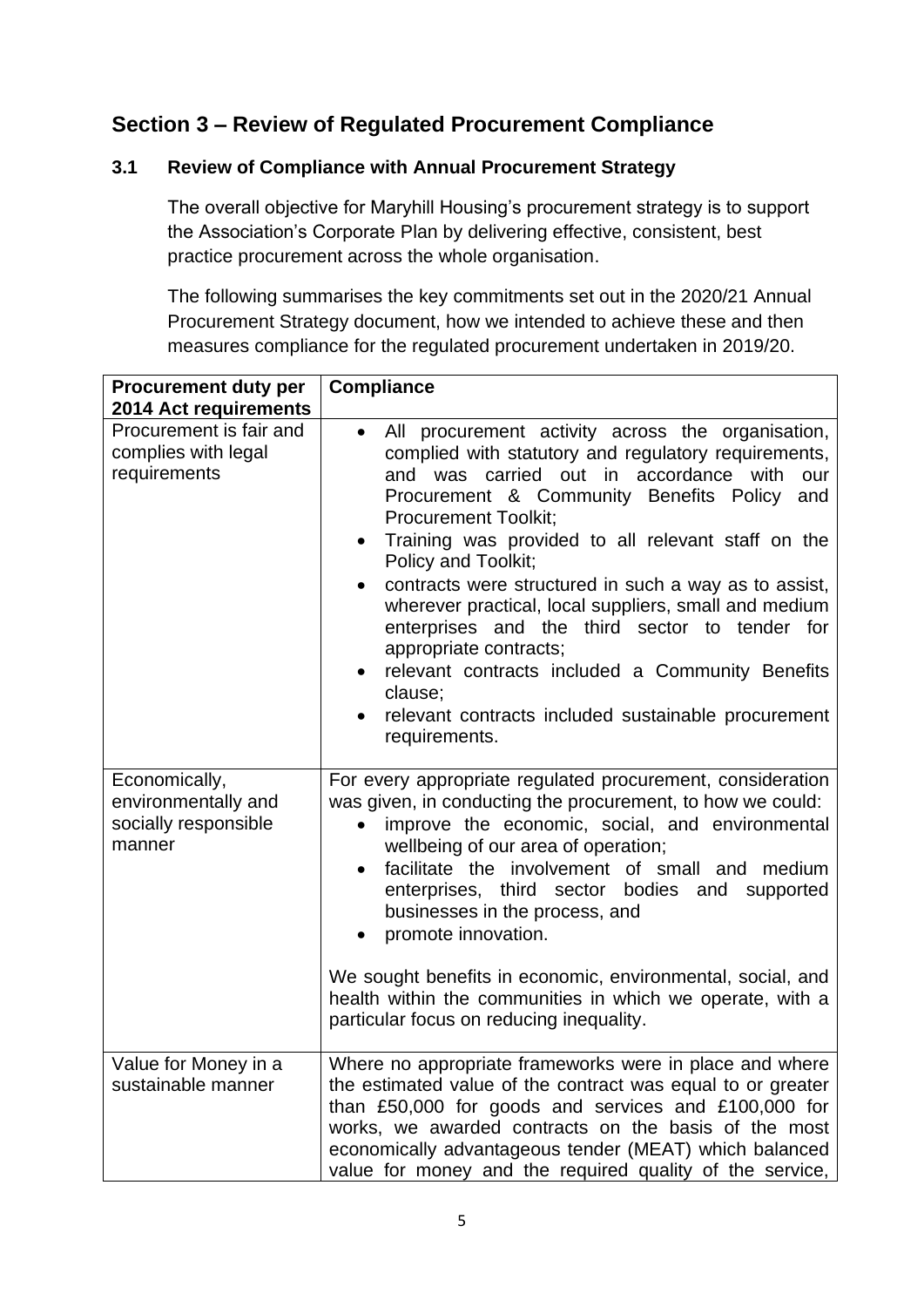|                                                                              | goods or works being procured, except in exceptional<br>circumstances where the Association's Procurement Policy<br>allows for deviation from this approach in specific instances.<br>Where relevant, we considered the whole-life cost of the<br>goods or services being procured.<br>Action Required - at the end of each regulated<br>procurement, we undertook to complete a tender completion<br>report that reviews the procurement exercise including<br>lessons learned. This commitment was not fully actioned<br>during 2020/21. |
|------------------------------------------------------------------------------|--------------------------------------------------------------------------------------------------------------------------------------------------------------------------------------------------------------------------------------------------------------------------------------------------------------------------------------------------------------------------------------------------------------------------------------------------------------------------------------------------------------------------------------------|
| Treat all suppliers and<br>contractors equally and<br>without discrimination | We are committed to ensuring our procurement processes<br>treat contractors equally and without discrimination.<br>We used clear and precise language which prevents broad<br>interpretation.                                                                                                                                                                                                                                                                                                                                              |
|                                                                              | We considered contract size to maximise returns including<br>the opportunity to break requirements into smaller lots as<br>appropriate.                                                                                                                                                                                                                                                                                                                                                                                                    |
|                                                                              | For regulated procurements, all suppliers were required to<br>provide details of any equality policies and systems that they<br>have in place that will be utilised when delivering the<br>contract.                                                                                                                                                                                                                                                                                                                                       |
| Procurement is<br>operated in an open,                                       | We acted in a transparent and proportionate manner in our<br>procurement processes.                                                                                                                                                                                                                                                                                                                                                                                                                                                        |
| transparent and<br>inclusive way                                             | Consideration was given to procuring from<br>existing<br>frameworks.                                                                                                                                                                                                                                                                                                                                                                                                                                                                       |
|                                                                              | Where an existing framework was not available, we used the<br>Public Contracts Scotland<br>website for all<br>regulated<br>procurement opportunities.                                                                                                                                                                                                                                                                                                                                                                                      |
|                                                                              | Our evaluation criteria were set to be proportionate and<br>relevant to our needs to make sure smaller suppliers were<br>not disadvantaged.                                                                                                                                                                                                                                                                                                                                                                                                |
|                                                                              | Our Annual Procurement Report includes our procurement<br>plans for the next two financial years. This provides<br>suppliers with an indication of when contracts will be<br>procured and assists them in bidding for our work.                                                                                                                                                                                                                                                                                                            |
|                                                                              |                                                                                                                                                                                                                                                                                                                                                                                                                                                                                                                                            |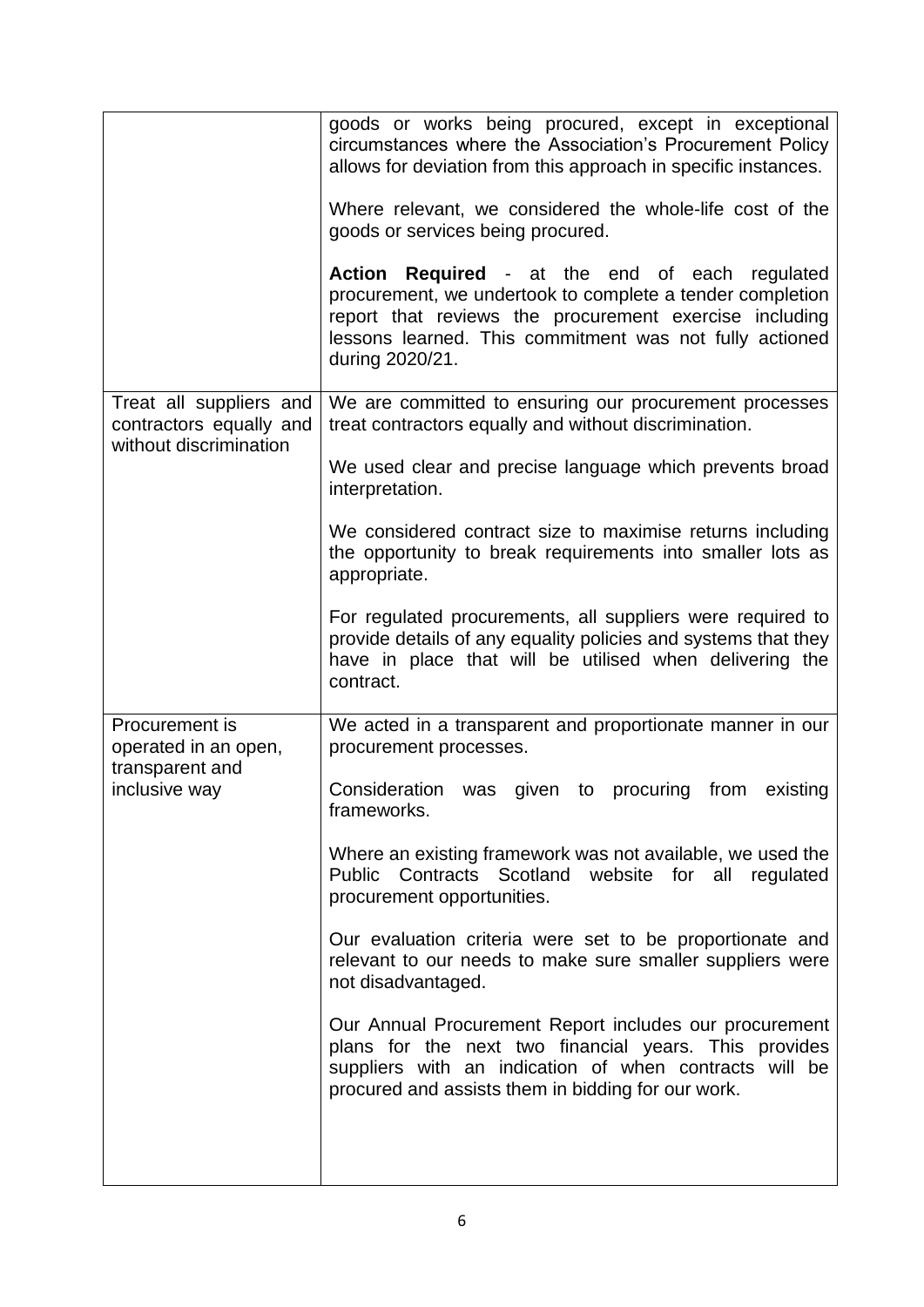| Procurement process is<br>proportionate to the<br>item being procured                                                                                                                                                   | The Procurement & Community Benefits Policy and<br>Procurement Toolkit set out appropriate routes for different<br>types and value of procurement. This means that the<br>specific procurement approach adopted in each case takes<br>account of the nature, scale and value of the contract being<br>awarded.                                                                                       |  |  |  |
|-------------------------------------------------------------------------------------------------------------------------------------------------------------------------------------------------------------------------|------------------------------------------------------------------------------------------------------------------------------------------------------------------------------------------------------------------------------------------------------------------------------------------------------------------------------------------------------------------------------------------------------|--|--|--|
| Procurement processes<br>are as simple, clear and<br>proportionate as<br>possible to help<br>facilitate the<br>participation of small<br>and medium size<br>businesses, third sector<br>organisations and               | We act in a transparent and proportionate manner in our<br>procurement processes.<br>Our evaluation criteria are set to be proportionate and<br>relevant to our needs to make sure smaller suppliers are not<br>disadvantaged.<br>We use clear and precise language in our procurement<br>understanding<br>processes<br>to<br>common<br>ensure<br>a<br>οf                                            |  |  |  |
| supported businesses                                                                                                                                                                                                    | requirements.<br>We consider contract size, including the opportunity to break<br>requirements into smaller lots.                                                                                                                                                                                                                                                                                    |  |  |  |
|                                                                                                                                                                                                                         | Action Required - our strategy stated we would give<br>consideration to how we can facilitate involvement of<br>supported businesses. This commitment was not fully<br>actioned during 2020/21.                                                                                                                                                                                                      |  |  |  |
| Procurement operates<br>in a manner that<br>improves the economic,<br>social and<br>environmental well-<br>being within the<br>communities in which<br>we operate, with a<br>particular focus on<br>reducing inequality | every appropriate regulated<br>For<br>procurement,<br>we<br>considered how, in conducting the procurement, we could:<br>improve the economic, social, and environmental<br>$\bullet$<br>wellbeing of our area of operation;<br>facilitate the involvement of small and<br>medium<br>enterprises, third sector<br>bodies<br>and<br>supported<br>businesses in the process, and<br>promote innovation. |  |  |  |
| Maximise the inclusion<br>of appropriate<br><b>Community Benefits</b><br>requirements                                                                                                                                   | We complied with the legal duty for explicit Community<br>Benefits clauses required on all contracts above £4m that<br>commence on or after 1 June 2016.                                                                                                                                                                                                                                             |  |  |  |
|                                                                                                                                                                                                                         | Additionally, we considered including Community Benefits<br>requirements for all procurement over £50k for goods and<br>services, and over £100k for works.                                                                                                                                                                                                                                          |  |  |  |
|                                                                                                                                                                                                                         | This Annual Procurement Report includes a summary of any<br>Community Benefits in place and planned in future already<br>determined contracts.                                                                                                                                                                                                                                                       |  |  |  |
|                                                                                                                                                                                                                         | Delivery of Community Benefits was monitored regularly as<br>part of effective contract management.                                                                                                                                                                                                                                                                                                  |  |  |  |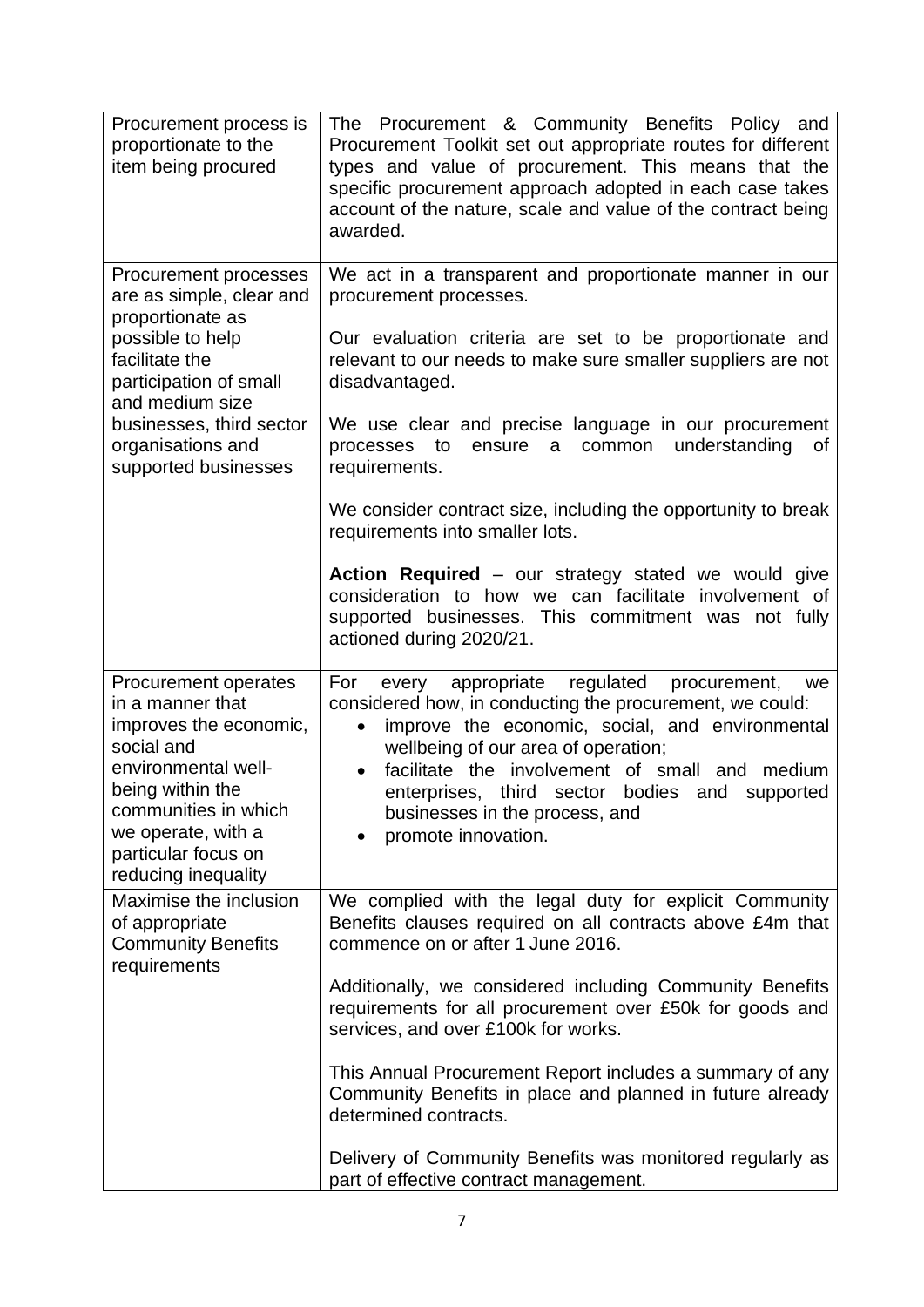| Collaborative working          | We considered, for all regulated procurement, the potential<br>for us to work creatively and collaboratively with partners to<br>support the local economy in Maryhill and North Glasgow<br>and identify opportunities for joint procurement initiatives.                                         |
|--------------------------------|---------------------------------------------------------------------------------------------------------------------------------------------------------------------------------------------------------------------------------------------------------------------------------------------------|
| Consultation                   | In relation to each procurement process we included<br>relevant and proportionate consultation with our customers<br>and other stakeholders to enable the views of those affected<br>to be expressed and taken into account, and did not adopt a<br>'one size fits all' approach to consultation. |
|                                | During 2020/21 we consulted with customers as part of<br>procurement process for relevant contracts.                                                                                                                                                                                              |
|                                | We ensured that consultation is accessible across our<br>customer base in line with our Equality & Diversity Strategy.                                                                                                                                                                            |
| <b>Fair Work Practices</b>     | We encouraged contractors and suppliers to pay the Real<br>Living Wage in Scotland and, for relevant contracts, required<br>contractors and suppliers to pay the Real Living Wage in<br>Scotland.                                                                                                 |
| Health & Safety                | We promoted compliance with the Health & Safety at Work<br>etc. Act 1974.                                                                                                                                                                                                                         |
| Fairly and ethically<br>traded | We sought to ensure, where possible, that the goods and<br>services purchased are fairly and ethically traded.                                                                                                                                                                                    |
|                                | For regulated procurement, our contract<br>terms<br>and<br>conditions enable us to end a contract if the contractor or<br>subcontractor fails to keep to their legal duties in the areas<br>of environmental, social or employment law when carrying<br>out the contract.                         |
| Payment to contractors         | We aimed to ensure that, as far as reasonably practicable,<br>payments due to contractors and subcontractors are paid<br>within 30 days. We achieved 94% compliance with this<br>target during 2019/20                                                                                            |

# **3.2 Plan to Improve Future Compliance**

Two areas have been identified above as 'Action required' where the commitment was not fully actioned during 2020/21, these areas will be addressed during 2021/22.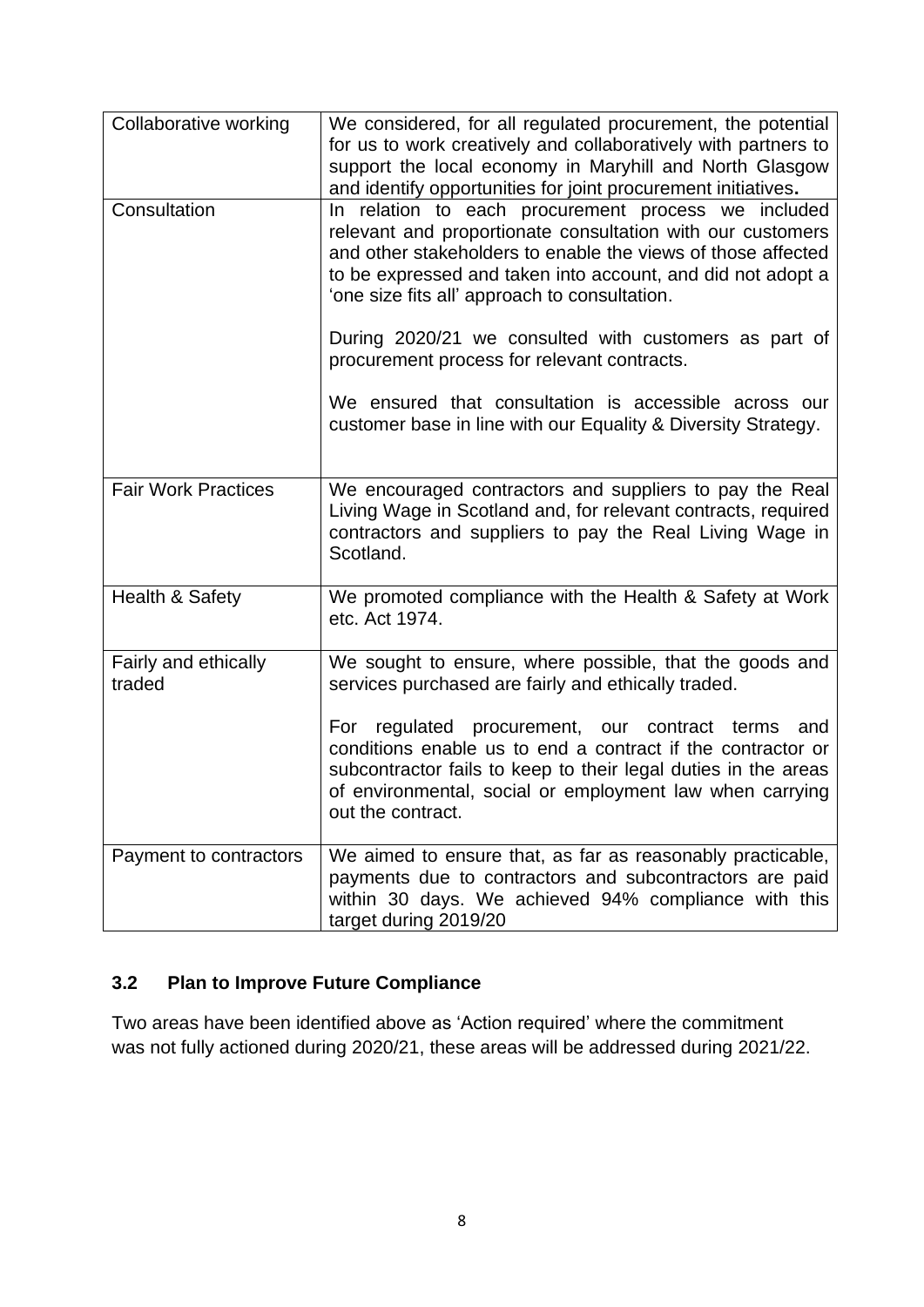# **Section 4 – Community Benefit Summary**

### **4.1 Community Benefit Clauses in 2020/21 Regulated Procurement**

There was no regulated procurement above the £4m legal requirement for community benefits clauses undertaken during 2020/21.

However the Association's Procurement & Community Benefits Policy commits us to considering the inclusion of community benefits clauses in all goods or services contracts above £50,000 and all works contracts above £100,000.

During 2020/21 community benefits were included in 7 of the contracts procured during that year, securing benefits to a total of £283,901.

### **4.2 Community Benefits Delivered in 2020/21**

As some of the contracts procured in the year span more than one financial year, not all community benefits secured are delivered in the same year.

During 2020/21 community benefits to a total of £81,658 were delivered in the following ways:

- Employing apprentices
- Providing work placements
- Foodbank donations
- Tree planting
- Play park works
- Books for schools
- Van and labour for litter picking volunteering day
- Cash donations to the Association's Community Fund

# **Section 5 – Supported Business Summary**

- 5.1 Public sector bodies are encouraged where possible to restrict the tendering process for goods or services to supported factories and businesses only.
- 5.2 Supported businesses are those businesses which fulfill both of the following criteria:
	- Firstly, the business' primary aim must be for the social and professional integration of disabled or disadvantaged persons.
	- Secondly, at least 30 per cent of the employees of those businesses should be disabled or disadvantaged.
- 5.4 The Association does not currently have any contracts in place with supported businesses.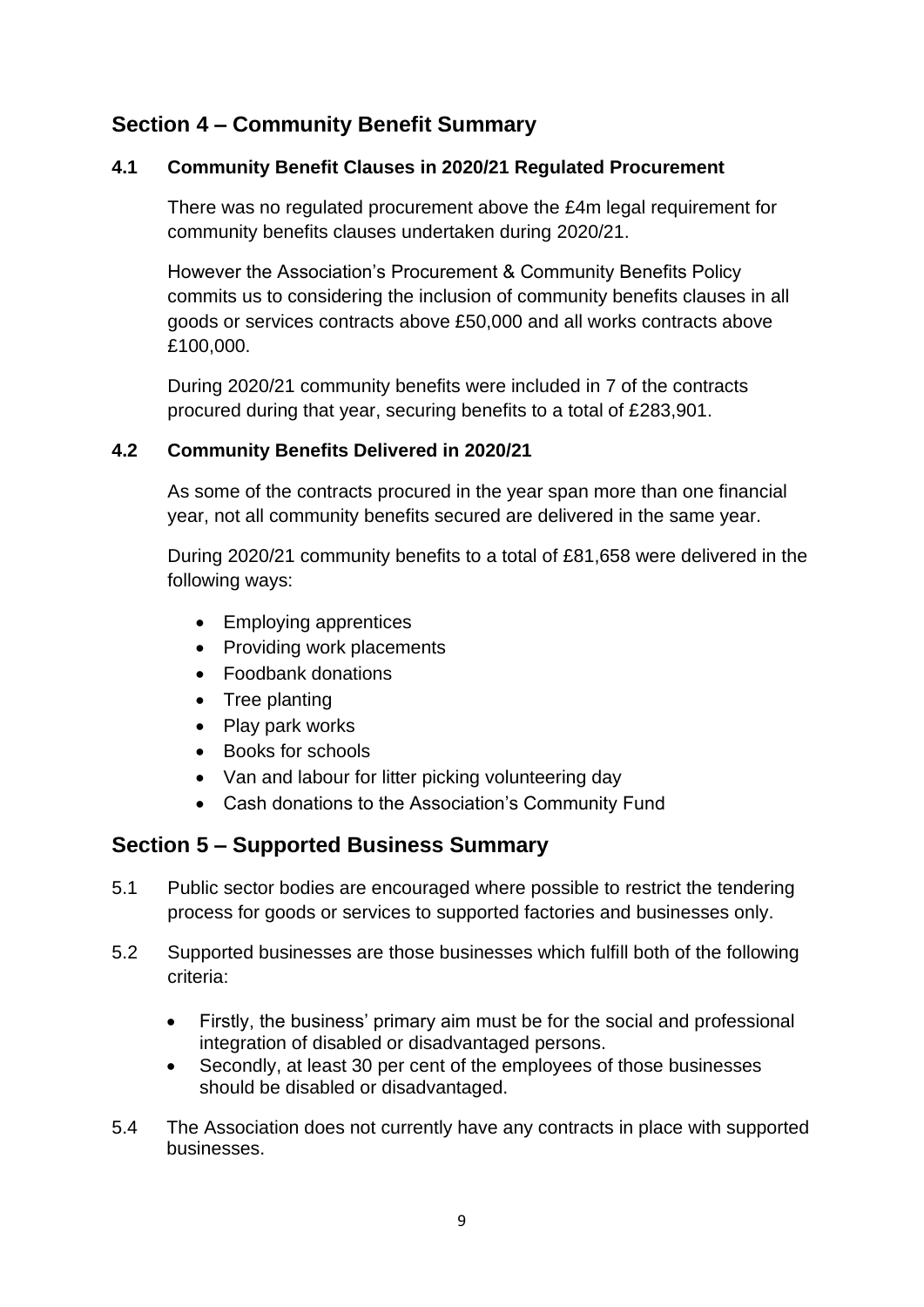# **Section 6 – Future Regulated Procurement Summary**

6.1 The Association expects to undertake £23.13m of regulated procurement over the course of 2021/22 and 2022/23, however this may be subject to change. The following table provides a summary of our anticipated contract requirements for the following two financial years:

#### **2021/22**

| <b>Type</b>                | <b>Contract Area</b>                                | New or<br>re-let of<br>contract | <b>Estimated</b><br>total<br>contract<br>value | Expected<br>contract<br>notice<br>date | Expected<br>contract<br>award<br>date | Expected<br>contract<br>start date |
|----------------------------|-----------------------------------------------------|---------------------------------|------------------------------------------------|----------------------------------------|---------------------------------------|------------------------------------|
| <b>Works</b>               | <b>Void Repairs</b>                                 | Re-let                          | £2.1m                                          | May 2021                               | <b>July 2021</b>                      | Sep 2021                           |
| Goods &<br><b>Services</b> | Gas<br>Servicing                                    | Re-let                          | £1.4m                                          | May 2021                               | <b>Jul 2021</b>                       | Oct 2021                           |
|                            | M&E<br>Compliance                                   | Re-let                          | £220k                                          | Mar 2021                               | May 2021                              | May 2021                           |
|                            | Periodic<br>Electrical<br>Inspection                | Re-let                          | £1.3m                                          | Sep 2021                               | Dec 2021                              | Feb 2022                           |
|                            | Lift & Door<br>Entry<br>Maintenance                 | Re-let                          | £270k                                          | Oct 2021                               | Feb 2022                              | Apr 2022                           |
|                            | <b>External audit</b><br>services                   | Re-let                          | £68k                                           | Apr 2021                               | Jun 2021                              | Sep 2021                           |
|                            | Development<br>consultant<br>(Joint<br>procurement) | Re-Let                          | £160k                                          | Feb 2022                               | Mar 2022                              | Apr 2022                           |